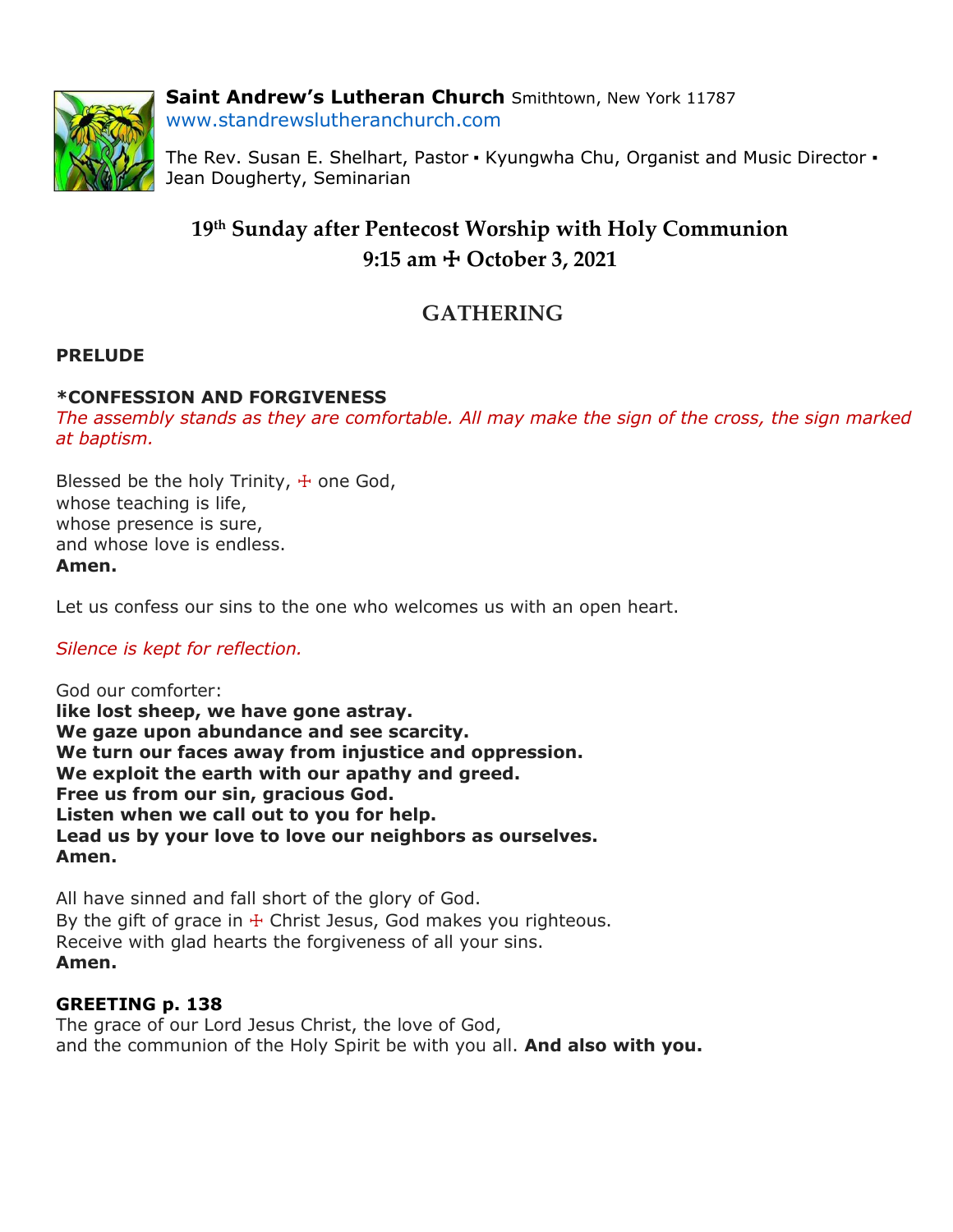### **CANTICLE OF PRAISE p. 139**

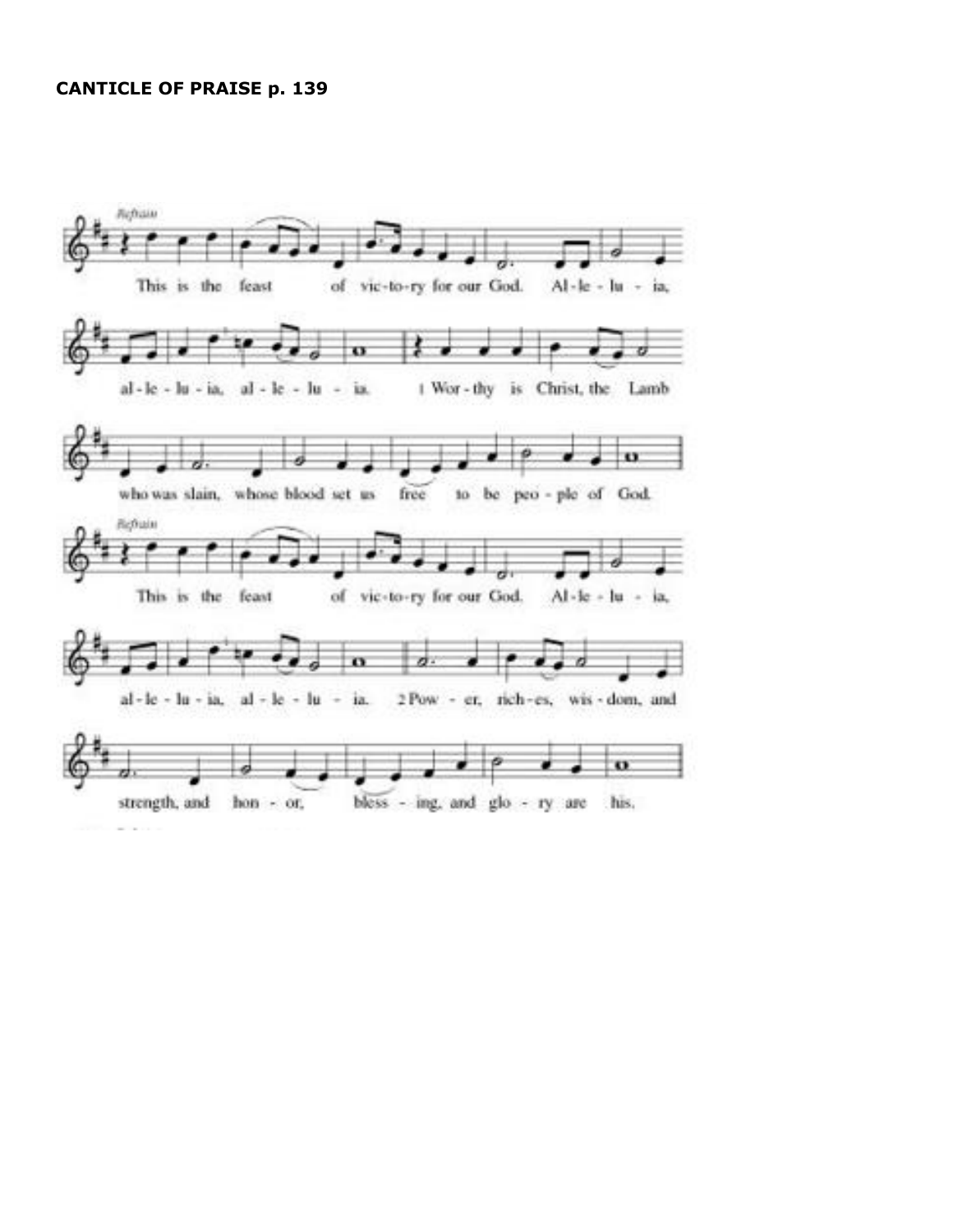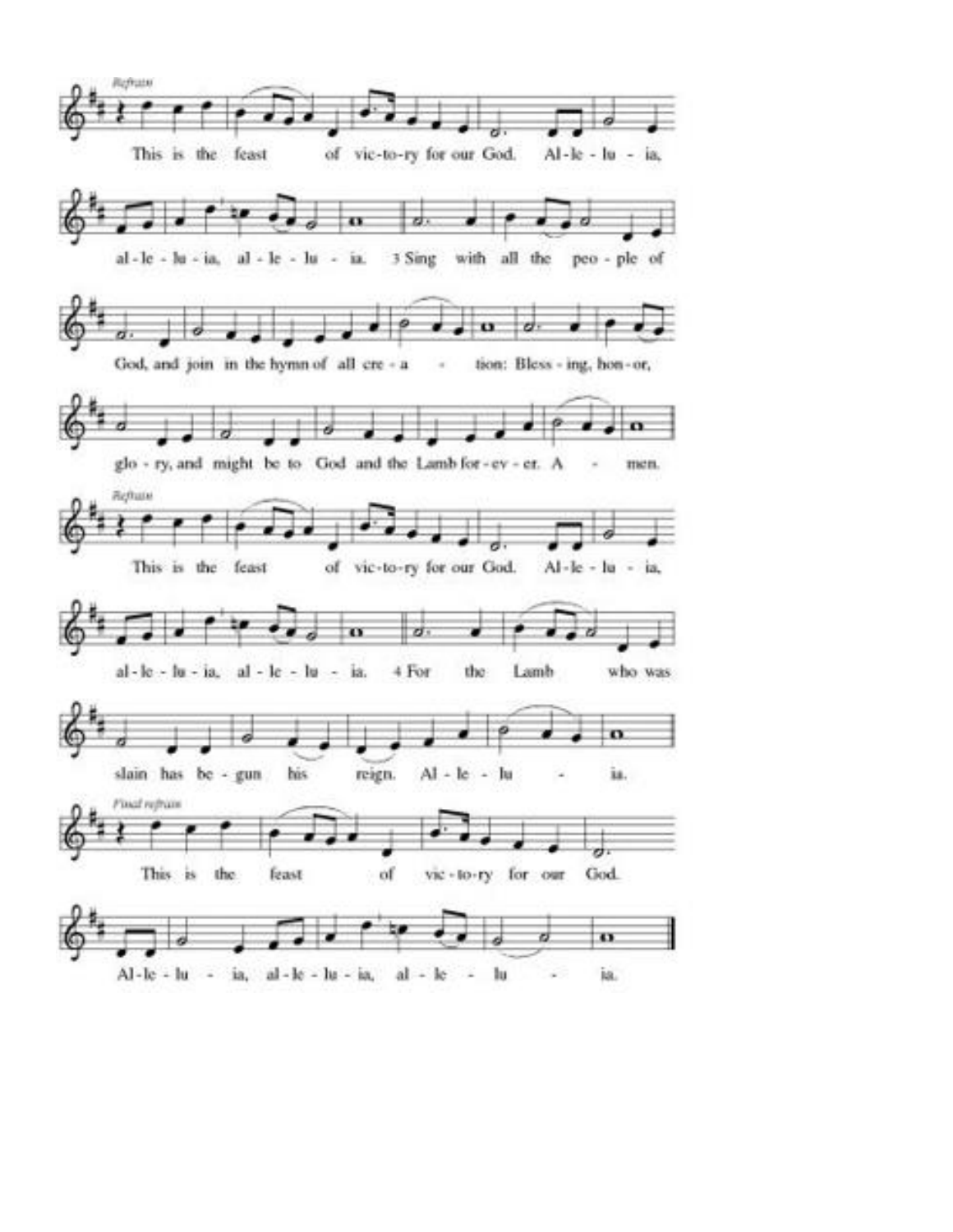## **PRAYER OF THE DAY**

Sovereign God, you have created us to live in loving community with one another. Form us for life that is faithful and steadfast, and teach us to trust like little children, that we may reflect the image of your Son, Jesus Christ, our Savior and Lord. **Amen.**

## **ANTHEM**

## **WORD**

## **FIRST READING: Genesis 2:18-24**

A reading from Genesis.

 $18$ The LORD God said, "It is not good that the man should be alone; I will make him a helper as his partner." 19So out of the ground the LORD God formed every animal of the field and every bird of the air, and brought them to the man to see what he would call them; and whatever the man called every living creature, that was its name. <sup>20</sup>The man gave names to all cattle, and to the birds of the air, and to every animal of the field; but for the man there was not found a helper as his partner. <sup>21</sup>So the LORD God caused a deep sleep to fall upon the man, and he slept; then he took one of his ribs and closed up its place with flesh. <sup>22</sup>And the rib that the LORD God had taken from the man he made into a woman and brought her to the man.  $^{23}$ Then the man said,

"This at last is bone of my bones

and flesh of my flesh;

this one shall be called Woman,

for out of Man this one was taken."

 $24$ Therefore a man leaves his father and his mother and clings to his wife, and they become one flesh.

The word of the Lord. **Thanks be to God.**

## **PSALM: Psalm 8**

<sup>1</sup>O LORD our Lord,

how majestic is your name in all the earth!—

<sup>2</sup>**you whose glory is chanted above the heavens out of the mouths of infants and children;**

**you have set up a fortress against your enemies, to silence the foe and avenger.**

<sup>3</sup>When I consider your heavens, the work of your fingers,

the moon and the stars you have set in their courses,

<sup>4</sup>**what are mere mortals that you should be mindful of them,**

**human beings that you should care for them?**

<sup>5</sup>Yet you have made them little less than divine;

with glory and honor you crown them.

<sup>6</sup>**You have made them rule over the works of your hands;**

#### **you have put all things under their feet:**

<sup>7</sup>all flocks and cattle,

even the wild beasts of the field,

<sup>8</sup>**the birds of the air, the fish of the sea, and whatever passes along the paths of the sea.**

<sup>9</sup>O LORD our Lord,

how majestic is your name in all the earth!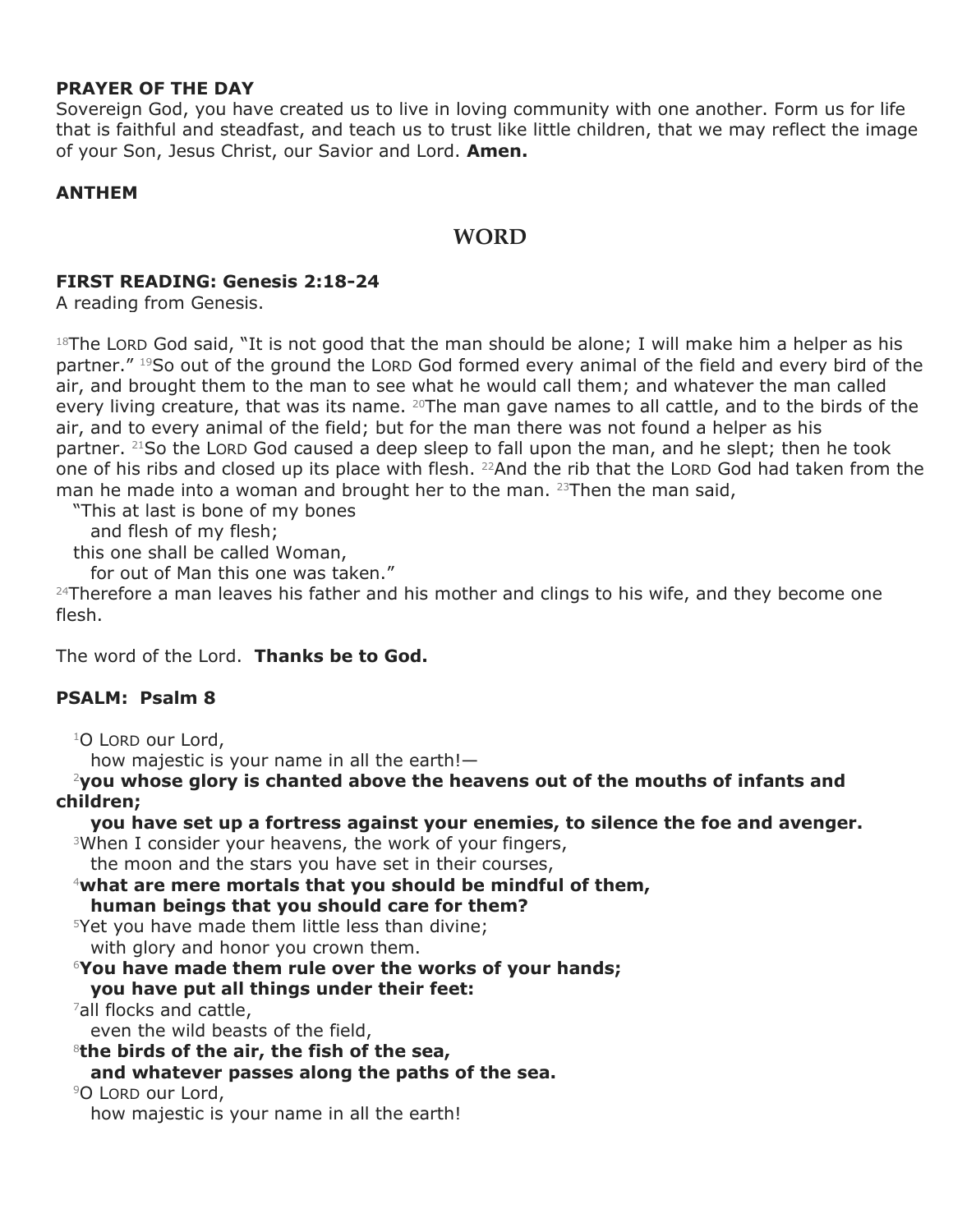## **SECOND READING: Hebrews 1:1-4; 2:5-12**

A reading from Hebrews.

<sup>1</sup> Long ago God spoke to our ancestors in many and various ways by the prophets, <sup>2</sup>but in these last days he has spoken to us by a Son, whom he appointed heir of all things, through whom he also created the worlds. <sup>3</sup>He is the reflection of God's glory and the exact imprint of God's very being, and he sustains all things by his powerful word. When he had made purification for sins, he sat down at the right hand of the Majesty on high, <sup>4</sup>having become as much superior to angels as the name he has inherited is more excellent than theirs.

<sup>2:5</sup>Now God did not subject the coming world, about which we are speaking, to angels. <sup>6</sup>But someone has testified somewhere,

"What are human beings that you are mindful of them,

or mortals, that you care for them?

 $\gamma$ You have made them for a little while lower than the angels;

you have crowned them with glory and honor,

 $8$ subjecting all things under their feet."

Now in subjecting all things to them, God left nothing outside their control. As it is, we do not yet see everything in subjection to them,<sup>9</sup>but we do see Jesus, who for a little while was made lower than the angels, now crowned with glory and honor because of the suffering of death, so that by the grace of God he might taste death for everyone.

 $10$ It was fitting that God, for whom and through whom all things exist, in bringing many children to glory, should make the pioneer of their salvation perfect through sufferings. <sup>11</sup>For the one who sanctifies and those who are sanctified all have one Father. For this reason Jesus is not ashamed to call them brothers and sisters,  $12$ saying,

"I will proclaim your name to my brothers and sisters, in the midst of the congregation I will praise you."

The word of the Lord. **Thanks be to God.**

## **\*GOSPEL ACCLAMATION p. 142**

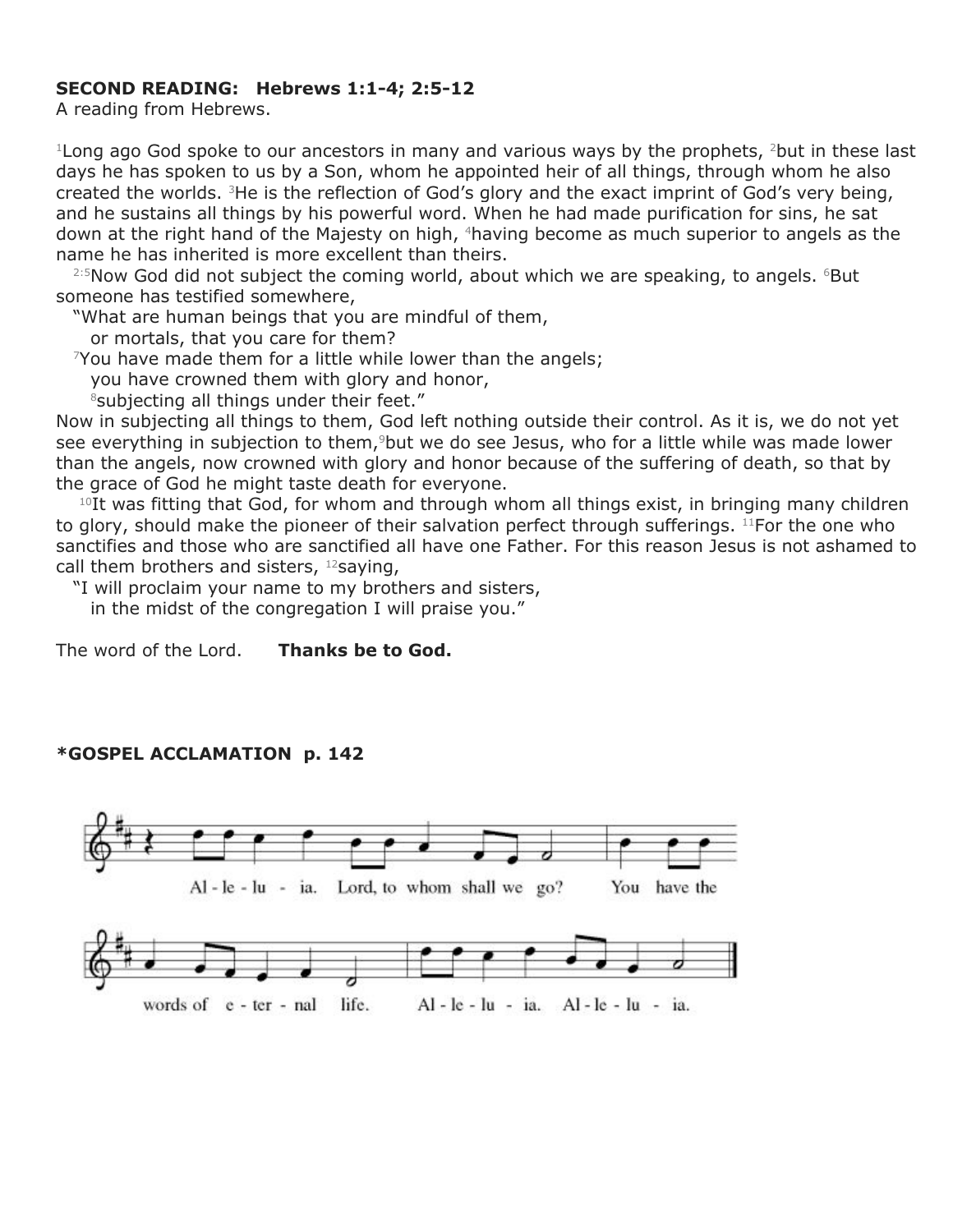#### **GOSPEL: Mark 10:2-16**

The holy gospel according to Mark. **Glory to you, O Lord.**

<sup>2</sup>Some Pharisees came, and to test [Jesus] they asked, "Is it lawful for a man to divorce his wife?" <sup>3</sup>He answered them, "What did Moses command you?" <sup>4</sup>They said, "Moses allowed a man to write a certificate of dismissal and to divorce her." <sup>5</sup>But Jesus said to them, "Because of your hardness of heart he wrote this commandment for you. <sup>6</sup>But from the beginning of creation, 'God made them male and female.' <sup>7</sup> For this reason a man shall leave his father and mother and be joined to his wife, 8and the two shall become one flesh.' So they are no longer two, but one flesh. <sup>9</sup>Therefore what God has joined together, let no one separate."

 $10$ Then in the house the disciples asked him again about this matter.  $11$ He said to them, "Whoever divorces his wife and marries another commits adultery against her; <sup>12</sup>and if she divorces her husband and marries another, she commits adultery."

<sup>13</sup> People were bringing little children to him in order that he might touch them; and the disciples spoke sternly to them. <sup>14</sup>But when Jesus saw this, he was indignant and said to them, "Let the little children come to me; do not stop them; for it is to such as these that the kingdom of God belongs. <sup>15</sup>Truly I tell you, whoever does not receive the kingdom of God as a little child will never enter it."  $16$ And he took them up in his arms, laid his hands on them, and blessed them.

The gospel of the Lord. **Praise to you, O Christ**

#### **SERMON**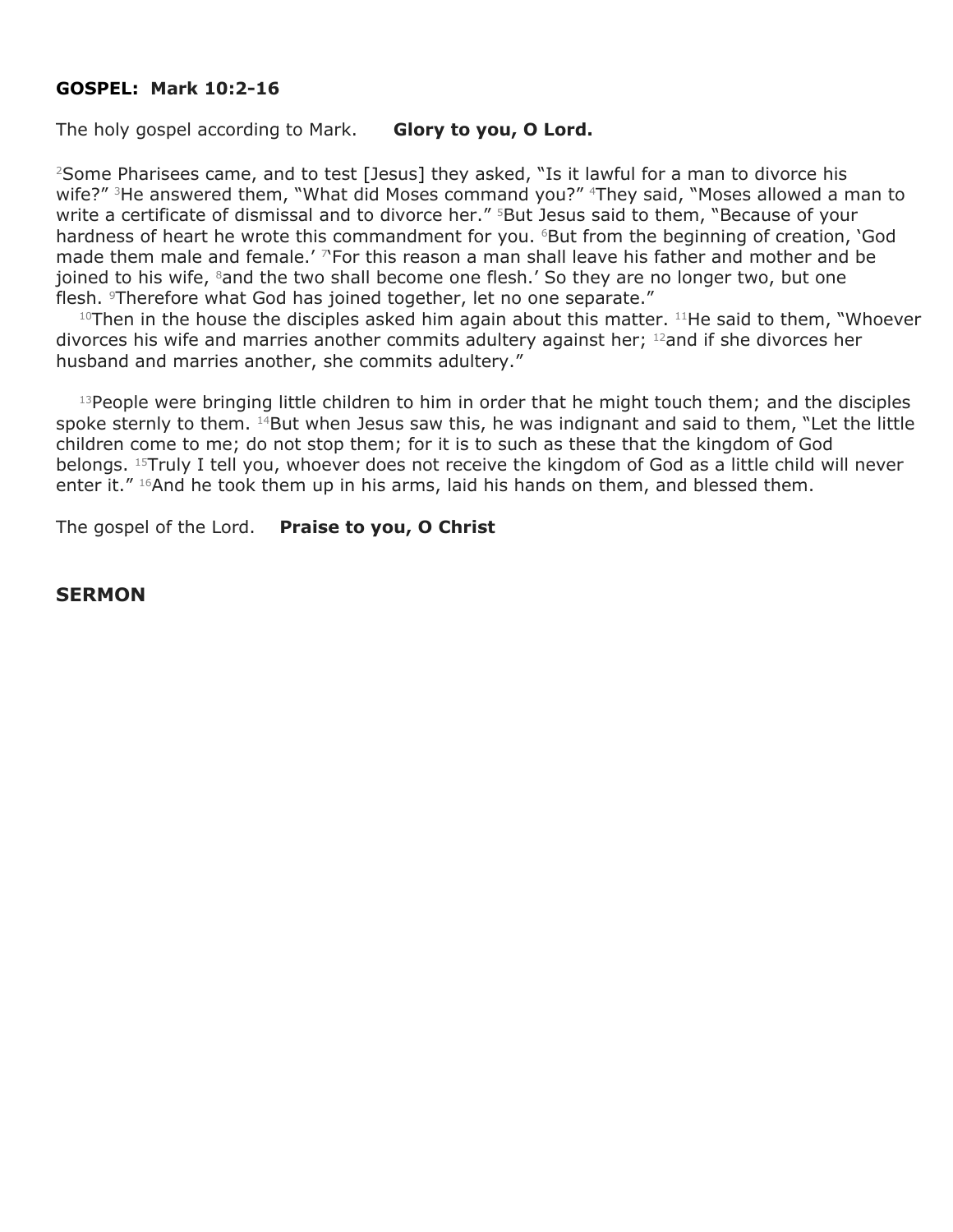

How Firm a Foundation

Text: J. Rippon, A Selection of Hymus, 1787, alt.<br>Music: FOUNDATION, Early American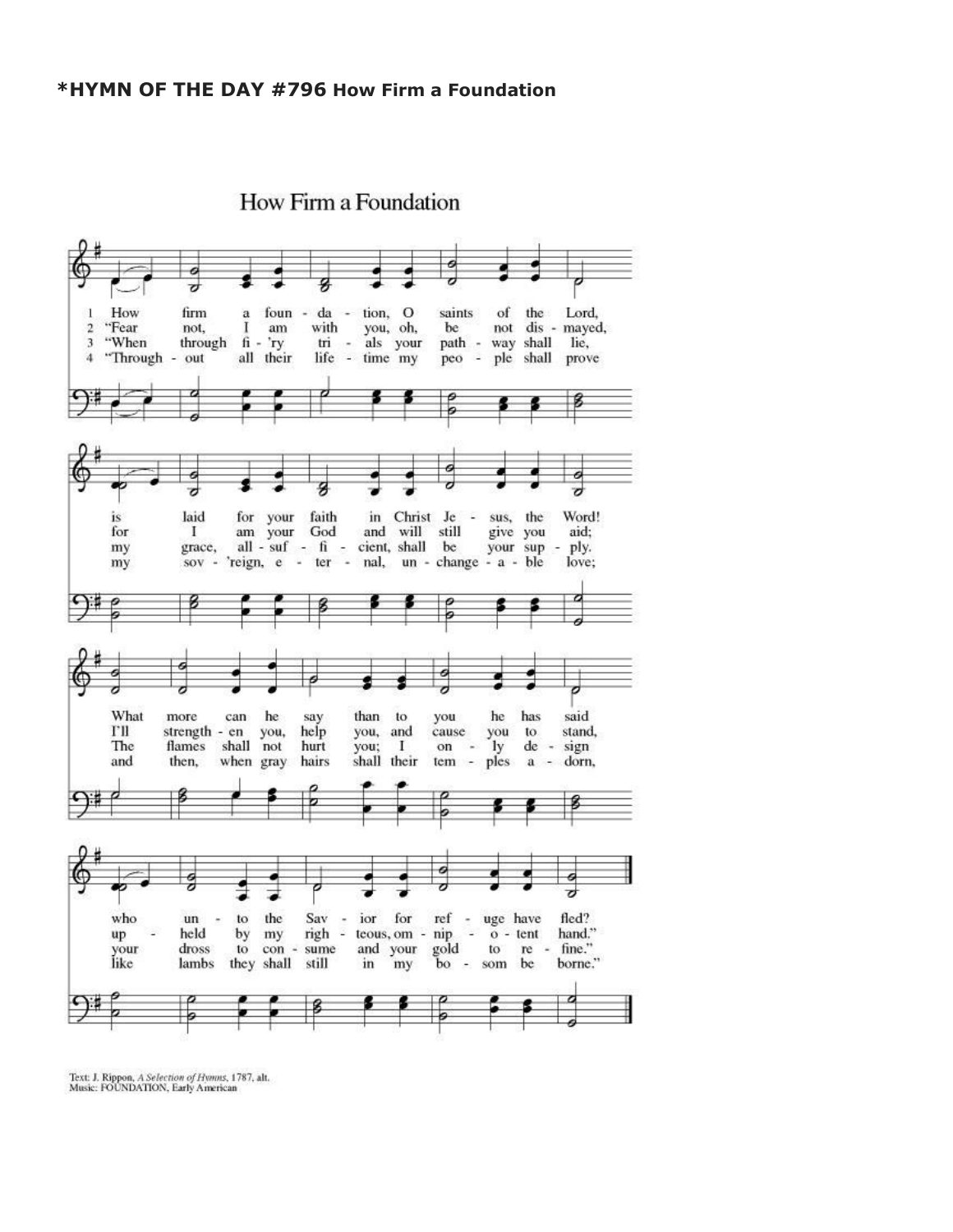## **APOSTLES' CREED p.104**

**I believe in God, the Father almighty, creator of heaven and earth. I believe in Jesus Christ, God's only Son, our Lord, who was conceived by the Holy Spirit, born of the virgin Mary, suffered under Pontius Pilate, was crucified, died, and was buried; he descended to the dead. On the third day he rose again; he ascended into heaven, he is seated at the right hand of the Father, and he will come to judge the living and the dead. I believe in the Holy Spirit, the holy catholic church, the communion of saints, the forgiveness of sins, the resurrection of the body, and the life everlasting. Amen.**

#### **PRAYERS OF INTERCESSION**

Made children and heirs of God's promise, we pray for the church, the world, and all in need.

#### *A brief silence.*

Holy One, you have raised up faithful leaders throughout history. Empower those discerning a call to ministry and all seminarians, especially Jean, that they continue to be formed for the sake of the gospel. Lord, in your mercy,

#### **hear our prayer.**

You have established a diverse and beautiful creation. Revive declining species and preserve endangered lands. Cultivate in us a sense of wonder for the world you created. Lord, in your mercy, **hear our prayer.**

You desire for us not to be alone and to live in community with one another. Strengthen relationships between nations and peoples, that we celebrate and support one human family. We pray for the people of Germany in the wake of a national election. Lord, in your mercy, **hear our prayer.**

You share in our experiences and struggles. Bless all who live with any mental or physical disability. We ask your blessing for the sick and suffering, especially Marion, Martha, Judy, Frank, Wayne, Nicholas, Rocky, and Noelle; all on the prayer list; all people affected by COVID-19; and those we name before you now (pause). Inspire creative communities, spaces, and environments that are accessible and hospitable. Lord, in your mercy,

## **hear our prayer.**

You have established and nurtured relationships that extend beyond those gathered here today. Bless members who can no longer travel to worship with us, and remind us of their continued role in this community of faith. Lord, in your mercy, **hear our prayer.**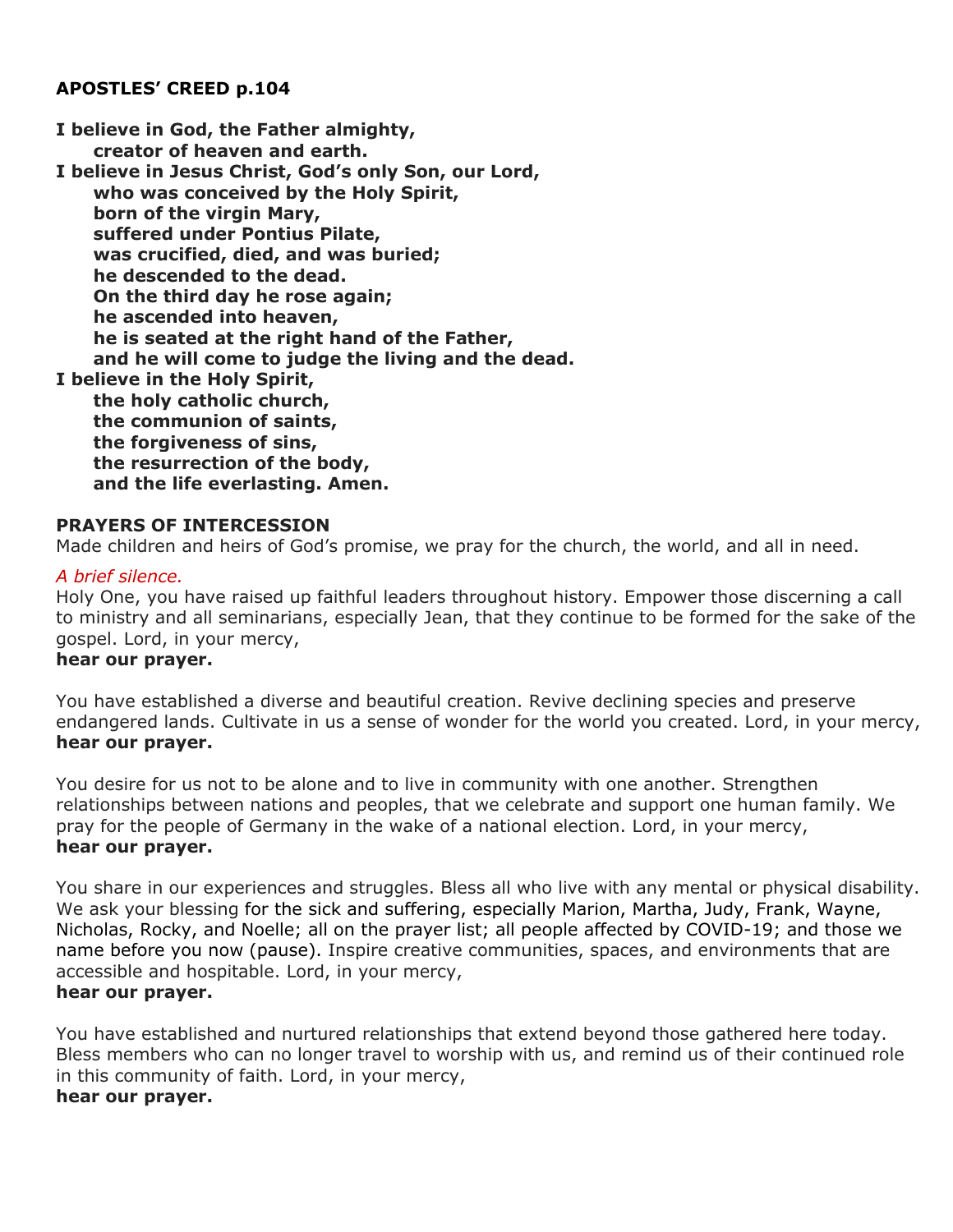#### *Here other intercessions may be offered.*

You promise eternal life to all your children. Thank you for the people of faith who have gone before us, especially Kathy, Penny, Salvatore, Linda, Audrey, Ruth, and Francis of Assisi, renewer of the church. Strengthen our trust we have in you. Lord, in your mercy, **hear our prayer.**

*(Pastor)* Receive these prayers, O God, and those in our hearts known only to you; through Jesus Christ our Lord. **Amen.**

# **PEACE p. 143**

## **OFFERING**

*Thank you for continuing to make your contributions in support of the ministries of Saint Andrew's, by mail or by visiting our website to set up online giving.*

## **OFFERING PRAYER**

God of abundance, you cause streams to break forth in the desert and manna to rain from the heavens. Accept the gifts you have first given us. Unite them with the offering of our lives to nourish the world you love so dearly; through Jesus Christ, our Savior and Lord. **Amen.**

# **MEAL**

**\*GREAT THANKSGIVING DIALOGUE AND PREFACE p. 144** The Lord be with you. **And also with you.**

Lift up your hearts. **We lift them to the Lord.**

Let us give thanks to the Lord our God. **It is right to give our thanks and praise.**

It is indeed right, our duty and our joy, that we should at all times and in all places give thanks and praise to you, almighty and merciful God, through our Savior Jesus Christ; who on this day overcame death and the grave, and by his glorious resurrection opened to us the way of everlasting life. And so, with all the choirs of angels, with the church on earth and the hosts of heaven, we praise your name and join their unending hymn: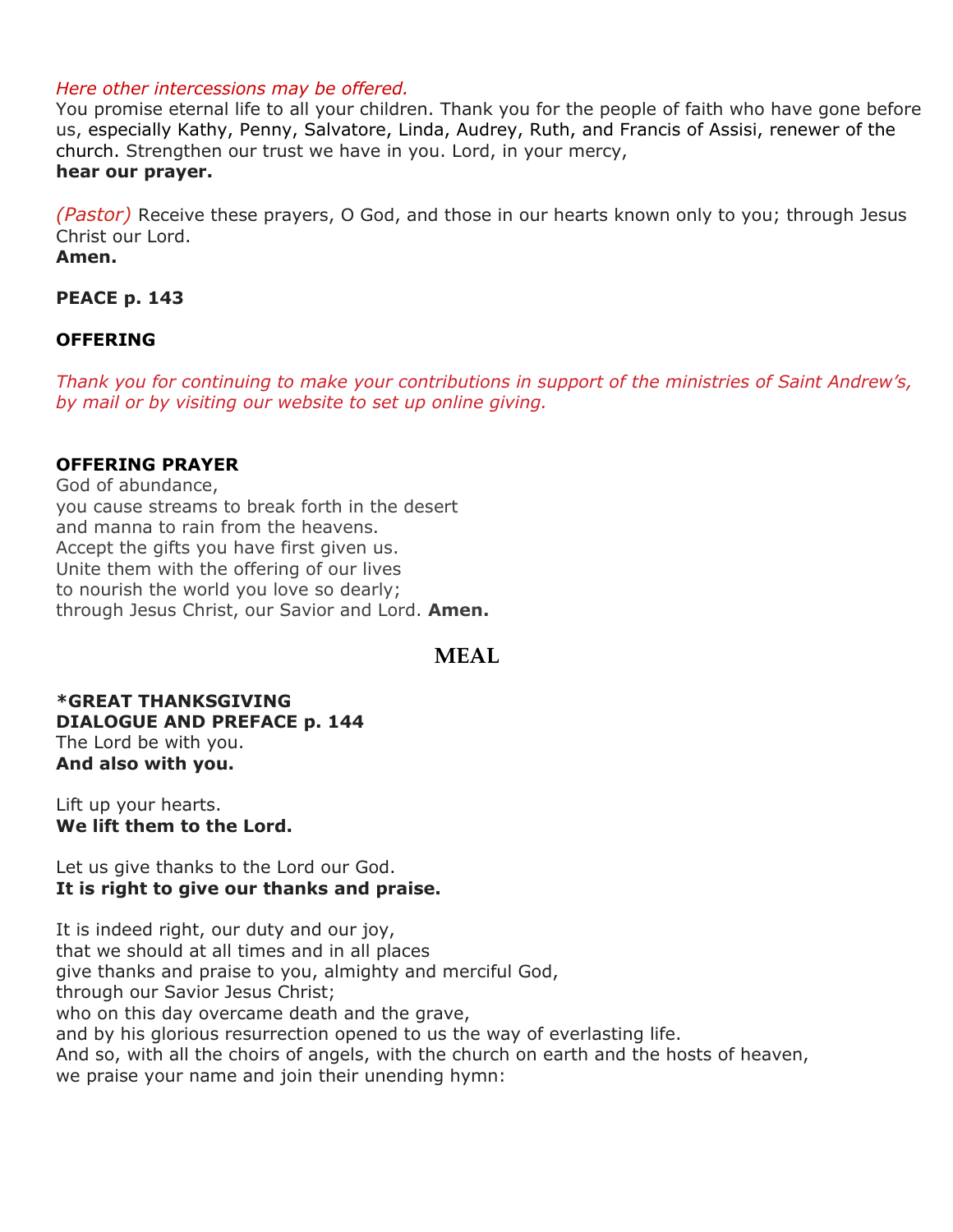#### **SANCTUS**



#### **EUCHARISTIC PRAYER p.130**

You are indeed holy, almighty and merciful God. You are most holy, and great is the majesty of your glory.

You so loved the world that you gave your only Son, so that everyone who believes in him may not perish but have eternal life.

We give you thanks for his coming into the world to fulfill for us your holy will and to accomplish all things for our salvation.

In the night in which he was betrayed, our Lord Jesus took bread, and gave thanks; broke it, and gave it to his disciples, saying: Take and eat; this is my body, given for you. Do this for the remembrance of me.

Again, after supper, he took the cup, gave thanks, and gave it for all to drink, saying: This cup is the new covenant in my blood, shed for you and for all people for the forgiveness of sin. Do this for the remembrance of me.

For as often as we eat of this bread and drink from this cup, we proclaim the Lord's death until he comes.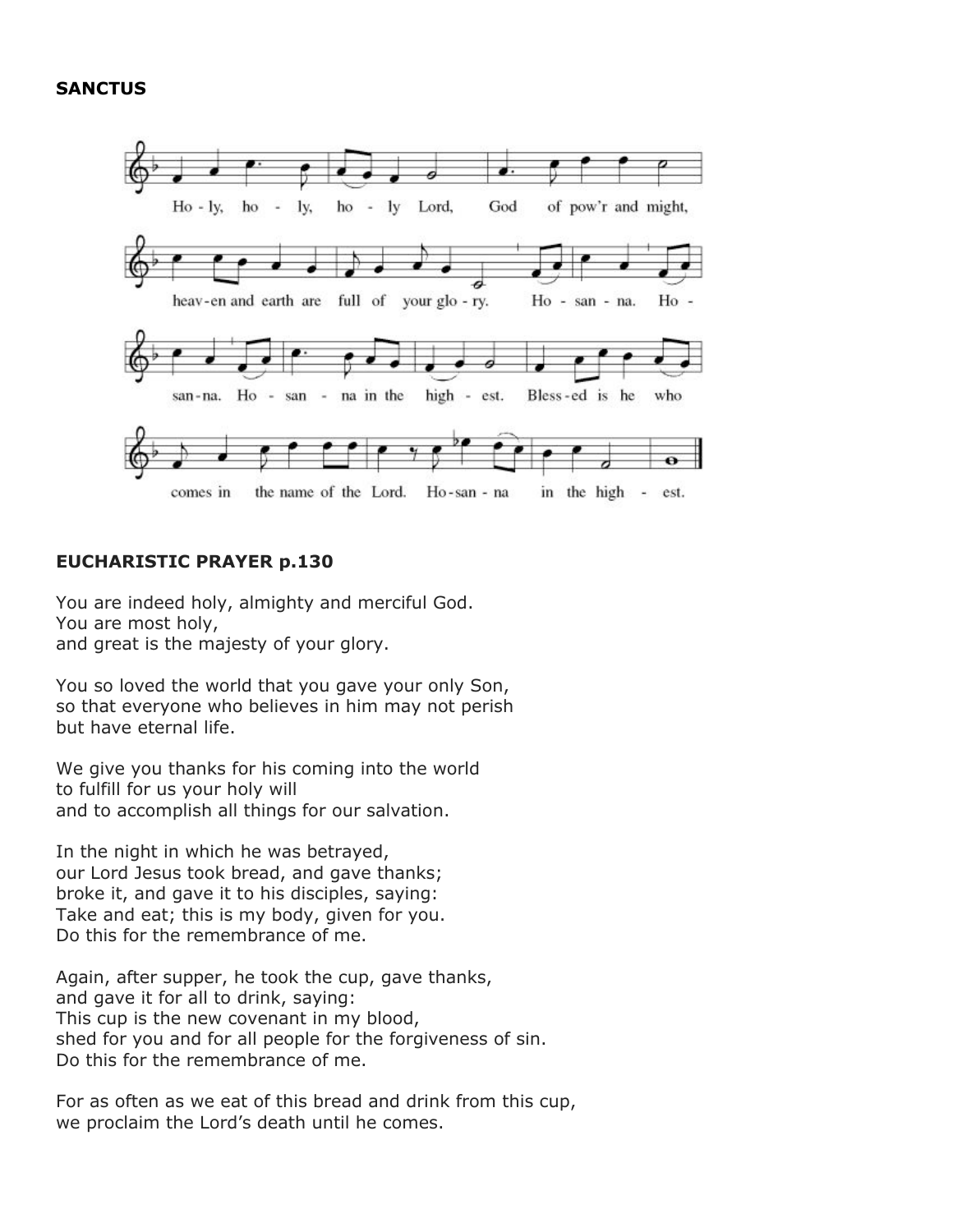## **Christ has died. Christ is risen. Christ will come again.**

Remembering, therefore, his salutary command, his life-giving passion and death, his glorious resurrection and ascension, and the promise of his coming again, we give thanks to you, O Lord God Almighty, not as we ought but as we are able; we ask you mercifully to accept our praise and thanksgiving and with your Word and Holy Spirit to bless us, your servants, and these your own gifts of bread and wine, so that we and all who share in the body and blood of Christ may be filled with heavenly blessing and grace, and, receiving the forgiveness of sin, may be formed to live as your holy people and be given our inheritance with all your saints.

To you, O God, Father, Son, and Holy Spirit, be all honor and glory in your holy church, now and forever. **Amen.**

#### **LORD'S PRAYER**

**Our Father, who art in heaven, hallowed be thy name, thy kingdom come, thy will be done, on earth as it is in heaven. Give us this day our daily bread; and forgive us our trespasses, as we forgive those who trespass against us; and lead us not into temptation, but deliver us from evil. For thine is the kingdom, and the power, and the glory, forever and ever. Amen.**

#### **COMMUNION p.146**

All who hunger and thirst, come. The table is ready.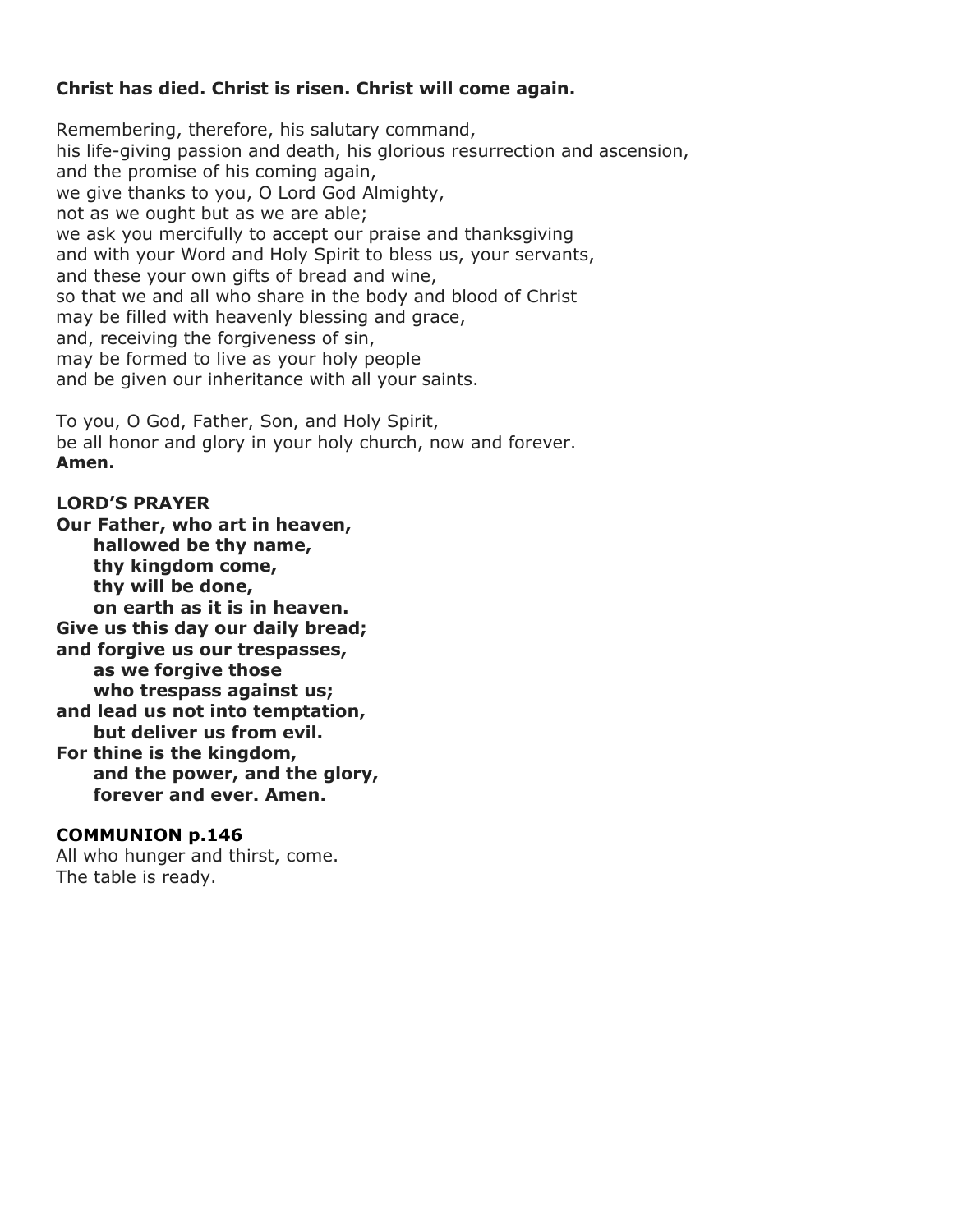## **LAMB OF GOD**



## \***POST-COMMUNION PRAYER**

Lord of life, in the gift of your body and blood you turn the crumbs of our faith into a feast of salvation. Send us forth into the world with shouts of joy, bearing witness to the abundance of your love in Jesus Christ, our Savior and Lord. **Amen.**

# **SENDING**

#### **BLESSING**

People of God, you are Christ's body, bringing new life to a suffering world. The holy Trinity, + one God, bless you now and forever. **Amen.**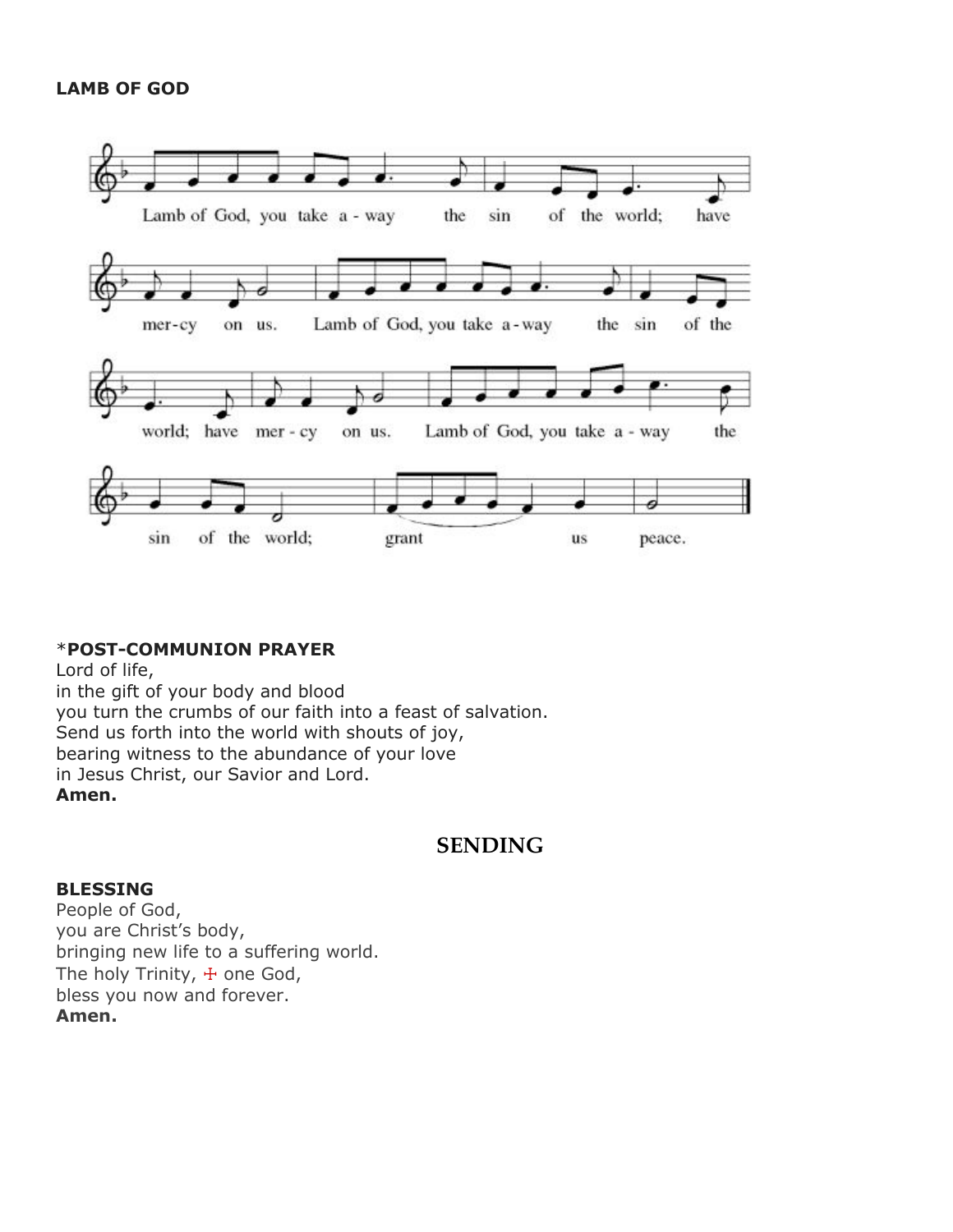#### **SENDING HYMN # 543 Go, My Children, with My Blessing**

Go, My Children, with My Blessing



Music: AR HYDY NOS, Welsh traditional Text © 1983 Concordia Publishing House

Duplication in any form prohibited without permission or valid license from copyright administrator.

#### **DISMISSAL**

Go in peace. The living Word dwells in you**. Thanks be to God.**

#### **POSTLUDE**

**The flowers on the altar** are given by Donna Mangi in memory of Mark Sachs and Edward Sachs, beloved brother and father.